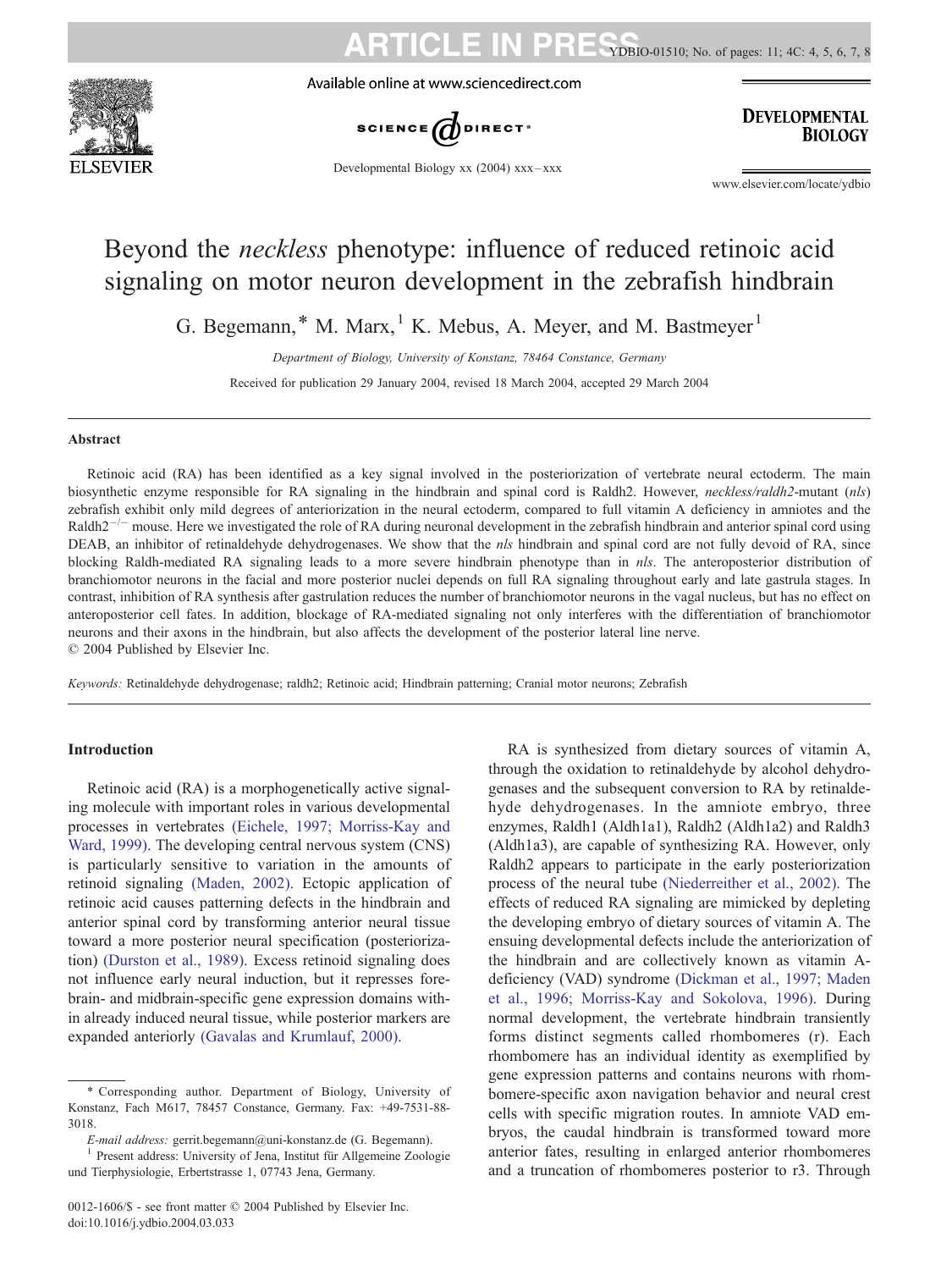simultaneous application of increasing concentrations of RA to VAD rat embryos, a gradual rescue of caudal rhombomeric gene expression can be achieved [\(Gale et al., 1999;](#page-9-0) Maden et al., 1996).

Mutations in the zebrafish retinaldehyde dehydrogenase 2 (raldh2) gene, raldh2/neckless (nls), have been described and recapitulate some of the phenotypes that are typical of VAD in vertebrate embryos. Both studied alleles  $(nls^{i26})$  and  $nls^{no-fin}$ ) exhibit defects in patterning of the caudal-most hindbrain and the spinal cord [\(Begemann et al., 2001;](#page-9-0) Grandel et al., 2002). The neural patterning defects are comparable to milder forms of VAD in rat embryos [\(White](#page-10-0) et al., 2000) and to the partial rescue of  $Raldh2^{-/-}$  mice by maternal application of RA [\(Niederreither et al., 2000\),](#page-10-0) rather than to complete elimination of RA signaling.

In contrast, the gene knockout of Raldh2 in the mouse mimics the hindbrain phenotypes associated with full VAD [\(Niederreither et al., 1999, 2000\)](#page-10-0) and establishes Raldh2 as the main RA-producing enzyme required in the hindbrain during amniote embryonic development [\(Berggren et al.,](#page-9-0) 1999; Niederreither et al., 1997). It is unlikely that nls is a hypomorphic mutation, since the non-neural developmental defects, in the nls branchial arch skeleton and pectoral fins, are stronger or as strong as in full VAD and  $Raldh2^{-/-}$  mice, and morpholino-mediated knockdown of raldh2 leads to exact phenocopies of nls [\(Begemann et al., 2001; Grandel et](#page-9-0) al., 2002). This raises the possibility that zebrafish may possess an additional retinaldehyde dehydrogenase, either a paralogous *raldh2* gene or another member of the Raldhprotein subfamily, that can partially compensate for the loss of RA signaling during neural patterning.

The effects of RA on patterning the neural plate have been widely studied. However, little is known about how RA signaling affects neuronal patterning and differentiation. Here we have investigated the role of RA during neuronal development in the hindbrain and anterior spinal cord using an inhibitor of retinaldehyde dehydrogenases and have characterized neuronal patterning in both nls and RA signaling-inhibited embryos. We asked the question, how is the differentiation and axonal projection pattern of neuronal subtypes in the hindbrain altered in RA-depleted fish? We show that the *nls* hindbrain and spinal cord are not fully devoid of RA, as blocking Raldh-mediated RA signaling leads to a more severe hindbrain phenotype than in *nls*. Inhibition of RA signaling not only interferes with the differentiation of branchiomotor neurons and their axons in the hindbrain but also affects the development of the posterior lateral line nerve.

### Material and methods

#### Zebrafish husbandry

London wild type and WIK strains of zebrafish were reared and staged at  $28.5^{\circ}$ C according to [Kimmel et al.](#page-10-0)

(1995). The mutant phenotypes of both *raldh2* alleles,  $nls^{i26}$ [\(Begemann et al., 2001\)](#page-9-0) and  $nls^{no fin}$  [\(Grandel et al., 2002\),](#page-9-0) cannot be distinguished from each other, and experiments were performed with both alleles. Transgenic zebrafish expressing GFP under the control of the islet-1 gene regulatory elements were kindly provided by S.I. Higashijima [\(Higashijima et al., 2000\).](#page-10-0)

#### In situ hybridisation

Whole mount in situ hybridisation was performed as previously described [\(Begemann et al., 2001\),](#page-9-0) using the following probes:  $h \circ b4a$  [\(Prince et al., 1998\),](#page-10-0) isl-1 [\(Inoue](#page-10-0) et al., 1994), krox-20 (egr2b; [www.zfin.org\)]( http:\\www.zfin.org ) [\(Oxtoby and](#page-10-0) Jowett, 1993), pax2a [\(Krauss et al., 1992\),](#page-10-0) raldh2 [\(Bege](#page-9-0)mann et al., 2001), val [\(Moens et al., 1998\).](#page-10-0)

#### Retinoic acid and DEAB treatments

Batches of embryos from wild type or nls heterozygous parents were incubated in the dark from late blastula stage onwards in varying dilutions (in embryo medium) of a  $10^{-4}$ M all-trans RA (Sigma)/10% ethanol solution (from a  $10^{-2}$ M stock solution in DMSO). DEAB (4-diethylaminobenzaldehyde; Fluka) was applied in the dark, in concentrations of  $10^{-5}$  M and  $2 \times 10^{-5}$  M in embryo medium from a  $10^{-2}$ M stock in DMSO. BMS493 was diluted to  $10^{-5}$  and  $10^{-6}$ M from a  $10^{-2}$  M stock solution in ethanol. As controls, sibling embryos were treated with equivalent concentrations of ethanol/DMSO or DMSO alone.

### Antibody staining and analysis

Zebrafish embryos were processed for whole-mount immunohistochemistry as previously described [\(Weiland et](#page-10-0) al., 1997). Briefly, embryos were fixed for 4 h at  $4^{\circ}$ C in  $4\%$ paraformaldehyde in  $1 \times$  fixation buffer [\(Westerfield, 1995\)](#page-10-0) and permeabilized by exposure to acetone  $(-20^{\circ}C$  for  $2-3$ min). After incubation in blocking buffer (PBS with 1% BSA,  $1\%$  DMSO) for 1 h at  $37^{\circ}$ C, they were exposed to primary antibodies overnight at  $4^{\circ}$ C. To visualize zebrafish axons the following antibodies were used: a monoclonal antibody against zebrafish L1 (zL1, Mab E17, 25  $\mu$ g/ml; [Weiland et al., 1997\)](#page-10-0), a monoclonal IgG-antibody against the polysialated form of NCAM (PSA, Mab  $735$ ,  $25 \mu g/ml$ ; kindly provided by R. Gerardy-Schahn), a monoclonal IgM-antibody against PSA (Mab 12E3, 20 µg/ml; [Marx et al.,](#page-10-0) 2001), and a polyclonal serum against zebrafish TAG-1 (zTAG-1; [Lang et al., 2001; Ott et al., 2001\)](#page-10-0). Embryos were rinsed in blocking buffer and incubated with the following secondary antibodies: Alexa-488-coupled goat anti-rabbit (2 µg/ml; Molecular Probes), Alexa-488-coupled goat antimouse (2 µg/ml; Molecular Probes), cyanin-3-coupled donkey anti-mouse IgG (H+L) (2  $\mu$ g/ml; Dianova), or cyanin-3coupled goat anti-mouse IgM,  $\mu$ -chain specific (2  $\mu$ g/ml, Dianova), for 2 h at  $37^{\circ}$ C. For microscopy, yolk sacs were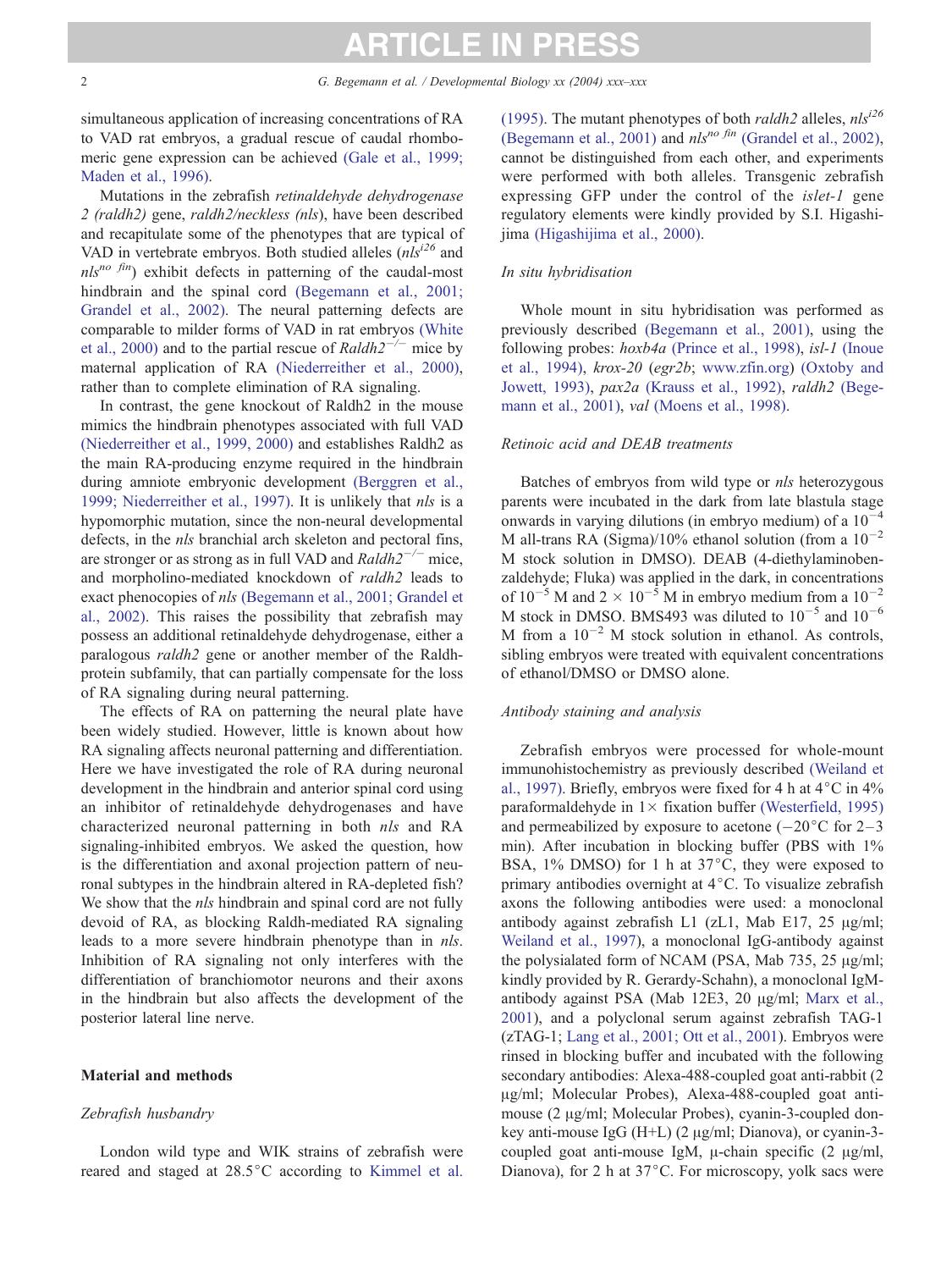removed and embryos were embedded in Mowiol (containing n-propylgallate as an antifading agent) between two coverslips. GFP-fluorescence was assayed immediately following fixation. Stained embryos were analyzed with a confocal microscope (LSM 510, Zeiss, Jena, Germany) equipped with high aperture lenses and the appropriate lasers. Serial optical sections were flattened into projections. All images were further processed with Adobe Photoshop 6.0 software.

#### **Results**

## Inhibitors of RA signaling phenocopy nls/raldh2 to various amounts

Compared to the inactivation of Raldh2 in the mouse, nls/raldh2 mutant embryos resemble a state of intermediate vitamin A deficiency [\(Begemann et al., 2001; Grandel et al.,](#page-9-0) 2002). However, the effects of targeted knockdown of raldh2 mRNA and the molecular nature of both alleles of raldh2 in zebrafish suggests that they are complete loss-offunction mutations. Therefore, it is conceivable that nls mutants retain low levels of RA activity, which may be provided maternally or from a yet unidentified enzymatic activity other than nls/raldh2. To test this possibility, zebrafish embryos were treated with two different chemicals which interfere with RA signaling. We used either BMS493, a pan-retinoic acid receptor antagonist, or diethylaminobenzaldehyde (DEAB), a competitive, reversible inhibitor of retinaldehyde dehydrogenases [\(Perz-Edwards](#page-10-0) et al., 2001; Russo et al., 1988).

Wild type embryos were treated with BMS493 or DEAB starting at 5-h post-fertilization (hpf) and investigated at 40 hpf. At the morphological level, embryos treated with either inhibitor exhibit most of the developmental defects specific to nls embryos. These include a reduction of head mesoderm along the anteroposterior (AP) axis, resulting in close apposition of otic vesicle and trunk somites, and a shortening of the hindbrain, resulting in a pronounced kink at the hindbrain-spinal cord junction (Figs. 1A-D). Furthermore, like in nls mutants, pectoral fin buds fail to form and cardiac edema develop after 48 hpf (not shown).

We next assayed segmental patterning in the hindbrain. In the wild type,  $krox-20$  is expressed in a segmentspecific pattern in r3 and r5, while  $h(x)$  is expressed in r7 and extends posteriorly in the spinal cord [\(Fig. 2A\).](#page-3-0) In *nls*, expression of *krox-20* in both rhombomeres is slightly expanded and expression of  $h(x)$  is present at 20 h post fertilization (hpf), suggesting that rhombomeres are mildly posteriorized [\(Fig. 2B\).](#page-3-0) When treated with  $10^{-5}$ M BMS493, rhombomeric gene expression is similar to and not significantly more severe than  $nls$  [\(Fig. 2C\)](#page-3-0) [\(Grandel et al., 2002\).](#page-9-0) When treated with DEAB, expression of krox-20 is greatly reduced in r5 and remains only in its anterior most part; the concomitant loss of hoxb4a expression suggests that rhombomere boundaries posterior to r5 do not form [\(Fig. 2D\).](#page-3-0) As expected, application of



Fig. 1. Developmental defects in live embryos at 40 hpf when retinoic acid signaling is impaired. (A) Wild type embryos are characterized by a large distance between otic vesicle (arrowhead) and first somite (asterisk); the pectoral fin buds are well developed (arrow). (B) In nls mutant embryos, the head is characteristically foreshortened, the distance between otic vesicle and first somite is reduced, and pectoral fin buds fail to develop. (C) Inactivation of RA signaling with the pan-RA receptor antagonist BMS493 exhibits very similar phenotypes in the hindbrain and pectoral fin buds. (D) Embryos exposed to DEAB from 50% epiboly onwards display a nls-like phenotype; the distance between otic vesicle and first somite is dramatically reduced; pectoral fin buds are missing. Lateral views; anterior to the left. Scale bar, 500  $\mu$ m.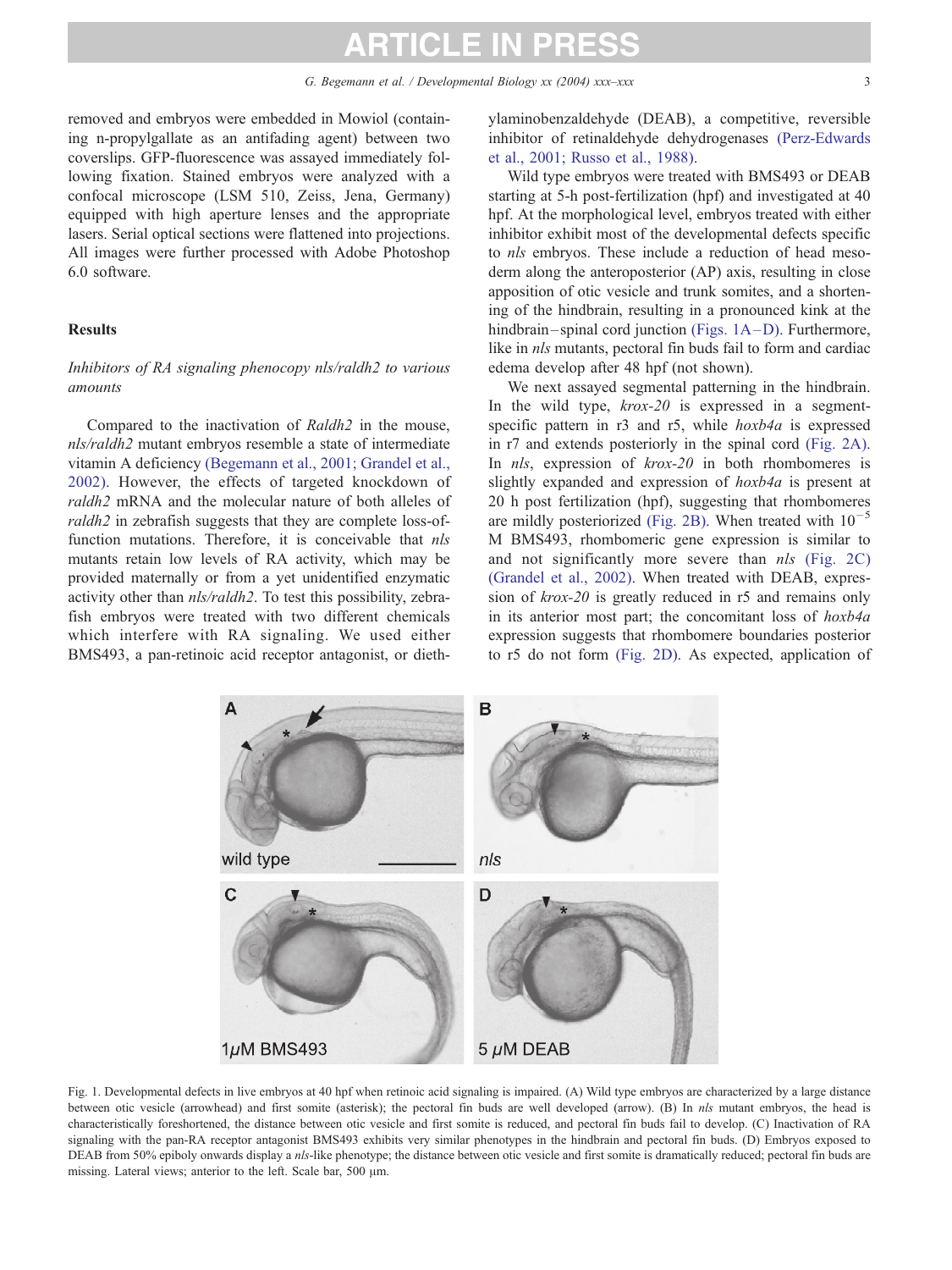<span id="page-3-0"></span>4 G. Begemann et al. / Developmental Biology xx (2004) xxx–xxx



Fig. 2. Hindbrain patterning defects in response to alterations in retinoic acid signaling. Expression of  $k\sigma x$ -20 in rhombomeres (r) 3 and r5, and  $h\alpha b4a$  in the neural tube, posterior to the r6/r7 boundary, in 20 hpf wild type embryos (A); posterior expansion of r3-5 in nls mutant embryos, hoxb4a expression is present, but often weaker (Β); 10 μM of the pan-RAR antagonist BMS493 phenocopies posterior expansion of r3-5 rhombomere boundaries in nls; hoxb4a expression is present, but extends less posteriorly than in wt or nls (not shown) (C). Five-micromolar DEAB anteriorizes the hindbrain further than observed in nls or BMS493-treated embryos (note expansion of r3 and r4), markers of pre-rhombomeric fates posterior to the r4/r5 boundary are reduced (arrows) (D); treatment with 10 nM RA results in variable levels of posteriorization, as indicated by the reduction of r3; at higher doses (not shown), r3 expression is undetectable (E); simultaneous treatment with 10 nM RA and 5  $\mu$ M DEAB rescues normal hindbrain development, and restores hoxb4a expression in the spinal cord (F). Expression of  $pax2a$  delineates the increase in distance (indicated by bracket of identical length in G, H) between the midbrain-hindbrain boundary (mhb) and the otic vesicle (ov) in wt (G) and  $nls$  (H) embryos at 20 hpf; in DEAB-treated embryos (I) expression in the otic vesicles is reduced, sometimes to complete absence, while the mhb appears unaffected. Arrowheads denote visible rhombomere boundaries. Abbreviations: os: optic stalk, sc: spinal cord; dorsal (A – F) and lateral  $(G-I)$  views, anterior to the left.

RA alone leads to an anteriorization of the hindbrain, greatly reducing r3 and expanding r5 anteriorly (Fig. 2E) [\(Hill et al., 1995; Holder and Hill, 1991\).](#page-10-0) Most importantly, the patterning defects in DEAB-treated embryos can be rescued through simultaneous application of RA to revert to an almost wild type appearance (Fig. 2F), suggesting that the anteriorizing effect of DEAB can be attributed to a reduction in RA signaling.

To compare the AP-extension of the hindbrain anterior to r3, we used the expression of  $pax2a$ , a marker for the ventral diencephalon, the midbrain – hindbrain boundary (mhb), and the otic placode, as well as valentino (val) to mark r5 and r6 (Fig. 2G). In nls, the mhb is located slightly more posterior than in wild type; similarly, the otic vesicles are shifted posteriorly, probably due to the caudal expansion of r5 fates, as witnessed by a small widening of val expression in the AP direction (Fig. 2H). As in nls, DEAB-treated embryos also exhibit a small shift of the mhb posteriorly, while

expression of  $pax2a$  in the otic vesicle is variably reduced (Fig. 2I).

These results suggest that the teratogenic effects of DEAB in the developing neural tube are due to inhibition of retinaldehyde dehydrogenase-mediated RA synthesis. The phenotypes are comparable to the inactivation of RALDH2 in amniotes and reveal a state of RA deficiency in the zebrafish beyond that observed in nls.

#### Development of cranial motor neurons in the absence of RA

Each hindbrain rhombomere is unique and characterized by differences in size, number, and projection patterns of specific neuronal populations. To analyze the effects of reduced RA signaling on the differentiation of branchiomotor neurons in the hindbrain, we used a transgenic line expressing green fluorescent protein (GFP) under the control of the islet-1 (isl-1) promoter [\(Higashijima et al., 2000\).](#page-10-0)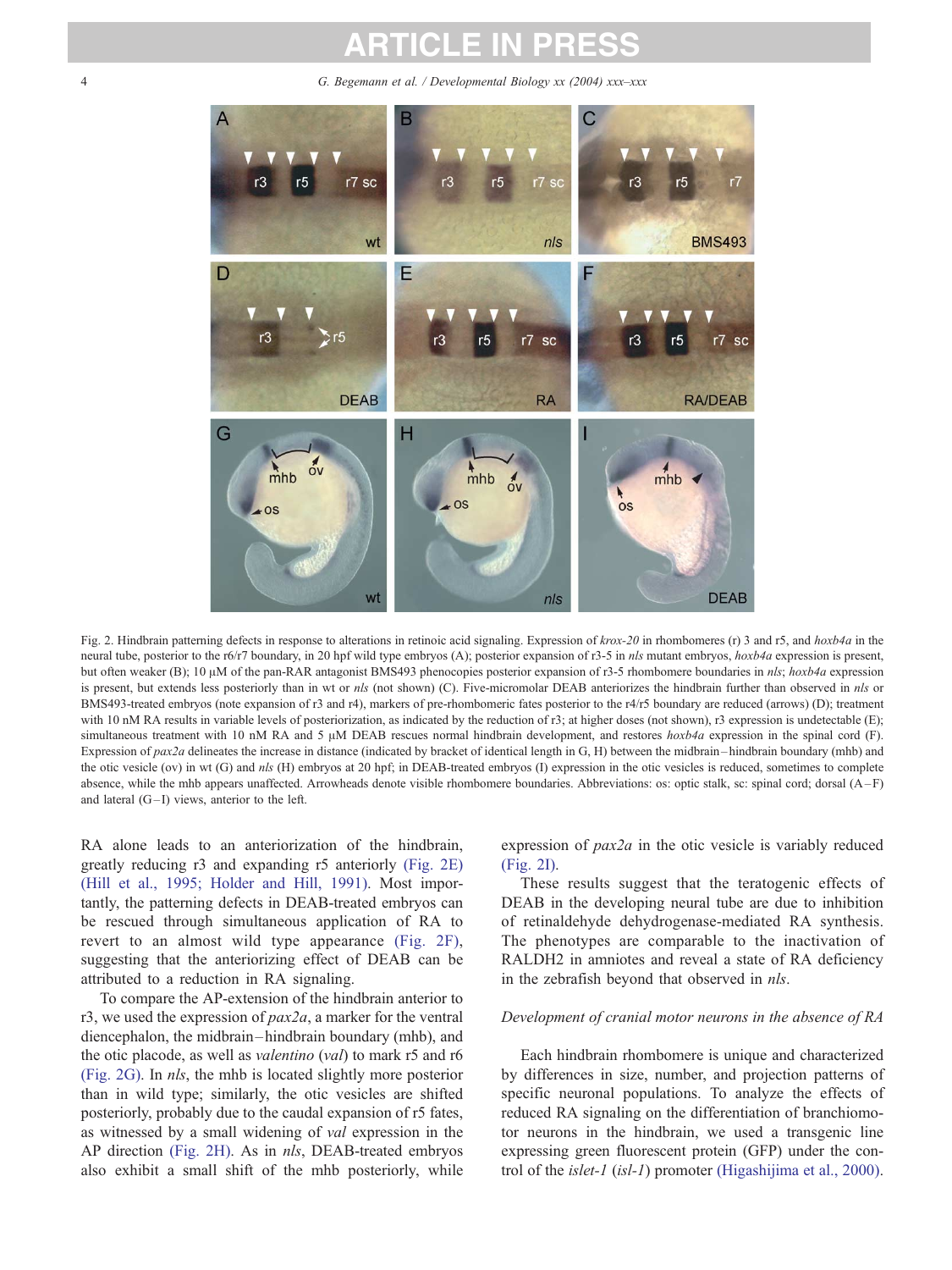<span id="page-4-0"></span>In this line, cell bodies and axons of motor neurons in the hindbrain and spinal cord can be visualized throughout development (Fig. 3A). To relate changes in the anteroposterior positions of branchiomotor nuclei nVII –nX to earlier patterning defects, we measured their location in relation to the trigeminal nucleus (nVa), whose position was invariable with respect to the eyes in these experiments. Embryos were treated continuously up to 39 hpf with two concentrations of inhibitor, commencing at varying time points of embryonic development.

Inhibition of RA signaling between 11 and 39 hpf (prim-28; [\(Kimmel et al., 1995\)](#page-10-0) does not influence the anteroposterior position of branchiomotor neurons (Figs. 3B, E). In all cases, we neither observed a reduction in the AP extent of the vagal (nX) field, nor were developmental or patterning defects apparent in more anterior regions. However, we consistently observed a reduction in the number of branchiomotor neurons in the vagal nucleus (nX) to approximately  $25-50\%$  of the numbers found in wild type embryos. These data suggest, that after the onset of somitogenesis, RA influences neurogenesis or differentiation of the vagal motor

nerves, whereas AP patterning of the motor region is not affected by DEAB treatments after gastrulation.

When RA signaling was inhibited starting during midgastrulation, from 8 hpf (75% epiboly) onwards, the AP extent of branchiomotor neurons in the vagal lobes is reduced in comparison with the wild type, as is the number of neurons in branchiomotor nuclei (Figs. 3C, F). No aberrant neural development anterior to nX was observed. DEAB treatment from 6 hpf (shield stage) onwards reduces the number of GFP-positive cell bodies in the vagal nucleus (nX), both at 28 hpf (not shown) and 39 hpf (Figs. 3D, G). In addition, the AP extent of the vagal (nX) nucleus is considerably reduced (Figs. 3D, G). The more anteriorly positioned branchiomotor nucleus of the facial nerve (nVII) also develops aberrantly. No defects in development of branchiomotor neurons were evident anterior to nVII. The nucleus of the glossopharyngeal nerve (IX), situated between nVII and nX, consists only of a few GFP-positive neurons and therefore could not be assayed in this study. We conclude that the number of branchiomotor neurons in the vagal nucleus, as well as the anteroposterior distribution of



Fig. 3. Morphological changes in cranial motor neurons upon RA signaling inhibition. (A) Dorsal view of cranial motor neurons expressing Isl1-GFP at 39 hpf in a wild type embryo. Brackets mark division into three anteroposterior areas, comprising trigeminal branchiomotor (Va, Vp; area I), facial (VII; area II) and vagal nuclei (X; area III). (B-D) Inhibitor treatment (20  $\mu$ M DEAB) commencing at 11 hpf (B), 8 hpf (C) and 6 hpf (D) results in increased shortening of all anteroposterior areas of the hindbrain; (B) the numbers of vagal nuclei are strongly reduced, when inhibition of RA signaling commences during early somitogenesis (11 hpf); the posterior extent of the vagal area is unaffected; (C) treatment at mid-gastrulation (8 hpf onwards) reduces vagal nuclei in both posterior extent and number; facial nuclei are clearly separated; (D) when inhibition commences at shield stage (6 hpf), both facial and vagal nuclei are reduced in number and develop near, such that the border between these cell types cannot be distinguished accurately by position.  $(E-H)$  10  $\mu$ M DEAB treatment commencing at 11 hpf (E), 8 hpf (F), 6 hpf (G), and 1.5 hpf (H) results in comparable reductions; exposure to 10  $\mu$ M DEAB from the 16-cell stage onwards (H) does not exacerbate either the anteroposterior patterning defects nor reductions in cell number observed in (D) and (G). (I) Graphical representation of alterations to branchiomotor neuron patterning upon RA signaling inhibition (based on 20 embryos each; [Table 1\)](#page-5-0); the average anteroposterior length of individual sectors is compared to untreated embryos and indicated as percent  $\frac{1}{2}$ ; grev bars indicate 10  $\mu$ M DEAB concentration. (A–H) Dorsal views, anterior is to the left. Scale bar:  $100 \mu m$ .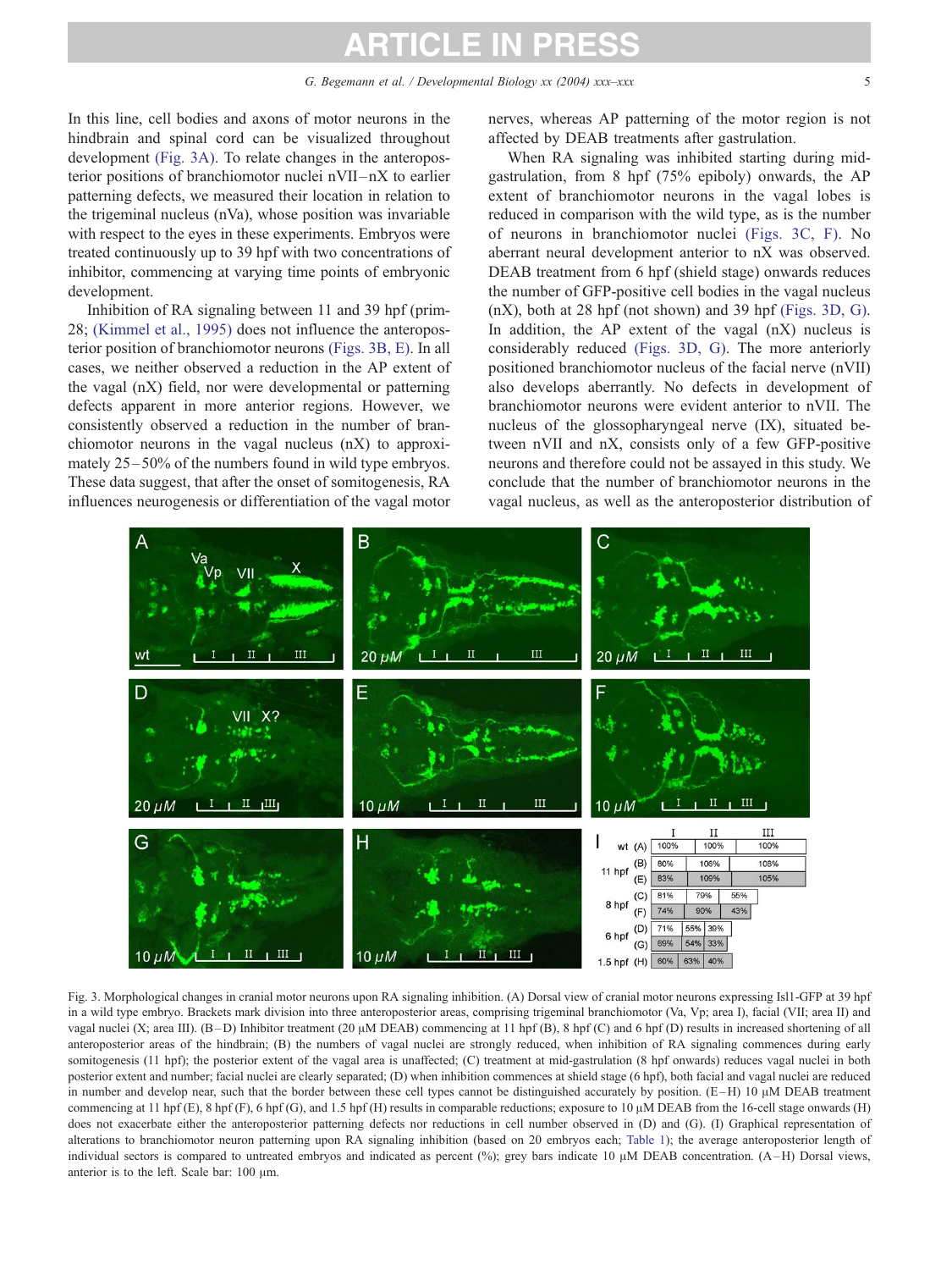<span id="page-5-0"></span>these neurons, depends on full RA signaling throughout early and late gastrula stages. The development of more anterior branchiomotor neurons, such as the facial nucleus (nVII), is insensitive to DEAB treatment at 11 hpf, but is affected by earlier treatments (see below).

It is conceivable that contribution of Raldh2 mRNA or protein from the maternal genome may retain residual signaling activity before shield stage. Therefore, we applied DEAB at 1.5 hpf (16-cell stage). At concentrations of 5  $\mu$ M (not shown) and 10  $\mu$ M [\(Fig. 3H\),](#page-4-0) these phenotypes are not significantly stronger than those of embryos treated at 6 hpf ([Figs. 3H, I;](#page-4-0) Table 1). Embryos incubated similarly in 20 µM DEAB develop aberrantly and die before 39 hpf, indicating that  $10 \mu M$  treatments achieve a maximum level of inhibition. These results suggest that RA signaling before 6 hpf has little or no influence on the patterning of developing cranial motor neurons.

To determine the consequences of reduced RA signaling in nls, we detected isl-1 expression in nls and in embryos treated with 10  $\mu$ M DEAB. Changes in motor neuron patterning observed with isl-1 mirror those seen in the Isl1-GFP line (Fig. 4). Cranial motor neurons in nls resemble a state of RA-signaling that is intermediate between the phenotypes resulting from DEAB treatment commencing during (6 hpf) and after (11 hpf) gastrulation (Fig. 4C). The relatively mild reduction in AP extent of the vagal nucleus confirms that Raldh2 acts during gastrulation stages and implies the presence of additional sources of RA during gastrulation.

### Development of cranial nerve projections in the absence of RA

To analyze the axonal projection pattern of branchiomotor neurons after inhibition of RA-mediated AP signaling in more detail, we labeled embryos with antibodies against zebrafish L1 (zL1) and polysialic acid (PSA). zL1 is expressed in a spatiotemporal pattern on all axons during

Table 1 Temporal requirement of RA signaling for motor neuron patterning

| Concentration of<br>inhibitor $(\mu M)$ | Commencement<br>of inhibition (hpf) | Length of<br>all sectors    | Length of each<br>$areaa (\mu m)$ |     |     |  |  |
|-----------------------------------------|-------------------------------------|-----------------------------|-----------------------------------|-----|-----|--|--|
|                                         |                                     | $I + II + III$<br>$(\mu m)$ |                                   | П   | Ш   |  |  |
| $0$ (controls)                          | $\theta$                            | 380                         | 108                               | 100 | 173 |  |  |
| 10                                      | 1,5                                 | 191                         | 65                                | 63  | 70  |  |  |
| 10                                      | 6                                   | 184                         | 76                                | 55  | 66  |  |  |
| 10                                      | 8                                   | 235                         | 87                                | 79  | 95  |  |  |
| 10                                      | 11                                  | 378                         | 86                                | 106 | 186 |  |  |
| 20                                      | 6                                   | 191                         | 75                                | 54  | 57  |  |  |
| 20                                      | 8                                   | 238                         | 80                                | 90  | 74  |  |  |
| 20                                      | 11                                  | 378                         | 89                                | 109 | 180 |  |  |

<sup>a</sup> The hindbrain was divided into three areas, roughly corresponding to the position of the trigeminal nuclei and exit points of the facial nerves (nVnVII; sector I), posterior facial and glossopharyngeal nuclei (nVII-nIX; sector II), and vagal nuclei (nX, sector III). Lengths were averaged for the sample size  $(n = 20)$  and were compared between untreated controls and RA signaling-inhibited larvae at 39 hpf.



Fig. 4. islet-1 expression pattern in cranial motor neurons upon RA signaling inhibition.  $(A-D)$  Dorsal views of *islet-1* expression in 39 hpf embryos. (A) In wild type, islet-1 mRNA is expressed in trigeminal (V), facial (VII), glossopharyngeal (IX) and vagal (X) motor neurons, and in Rohon-Beard neurons (rb) in the spinal cord. (B) islet-1 expression in wild type embryos treated with 10  $\mu$ M DEAB from 11 to 39 hpf. (C) islet-1 expression in nls embryos. (D) islet-1 expression in wild type embryos treated with 10  $\mu$ M DEAB from 6 to 39 hpf; posterior cranial motor neurons cannot be unambiguously identified.

development and therefore serves as a pan-axonal marker [\(Weiland et al., 1997\).](#page-10-0) Antibodies against PSA, a sugar epitope on the neural cell adhesion molecule, selectively label motor axons in cranial nerves V, VII, IX, and X [\(Marx](#page-10-0) et al., 2001).

Ventral views of double labeled control embryos at 48 hpf reveal the locations of branchiomotor nuclei in the hindbrain and the typical pathways of cranial nerves in the peripheral nervous system (PNS) [\(Fig. 5A\).](#page-6-0) The original stacks of the confocal images were used to generate a graphical reconstruction for better discrimination of the various branches [\(Fig. 5B\).](#page-6-0) In nls mutants, axons innervating the mandibular (V) and hyoid (VII) arch are present, but their normal projection pattern is altered to variable amounts [\(Figs. 5C,](#page-6-0) D). The medial projecting branch of the trigeminal nerve (Va) is missing in 50% of nls embryos, whereas the two anterior projecting branches (Vb, Vc) are not affected [\(Fig.](#page-6-0) 5D). In DEAB-treated embryos, the nuclear region of nVII is enlarged (measuring an averaged  $29 \mu m$ , against  $20 \mu m$  in nls) and appears to be located more dorsally within the hindbrain. In addition, one facial nerve branch (VIIa) is missing in about 80% of the investigated embryos ( $N = 40$ ), while the other facial nerve branches (VIIb, VIIc) appear normal. The nuclei of cranial nerves IX and X are reduced in size and only a few, short PSA-positive vagal and glossopharyngeal axons exit the hindbrain [\(Figs. 5C, D\).](#page-6-0)

DEAB-treated embryos exhibit more severe defects [\(Figs. 5E, F\).](#page-6-0) In all investigated embryos ( $N = 50$ ), the vagal nucleus (nX) is reduced to variable amounts and vagal axons are missing entirely. Facial and trigeminal nuclei are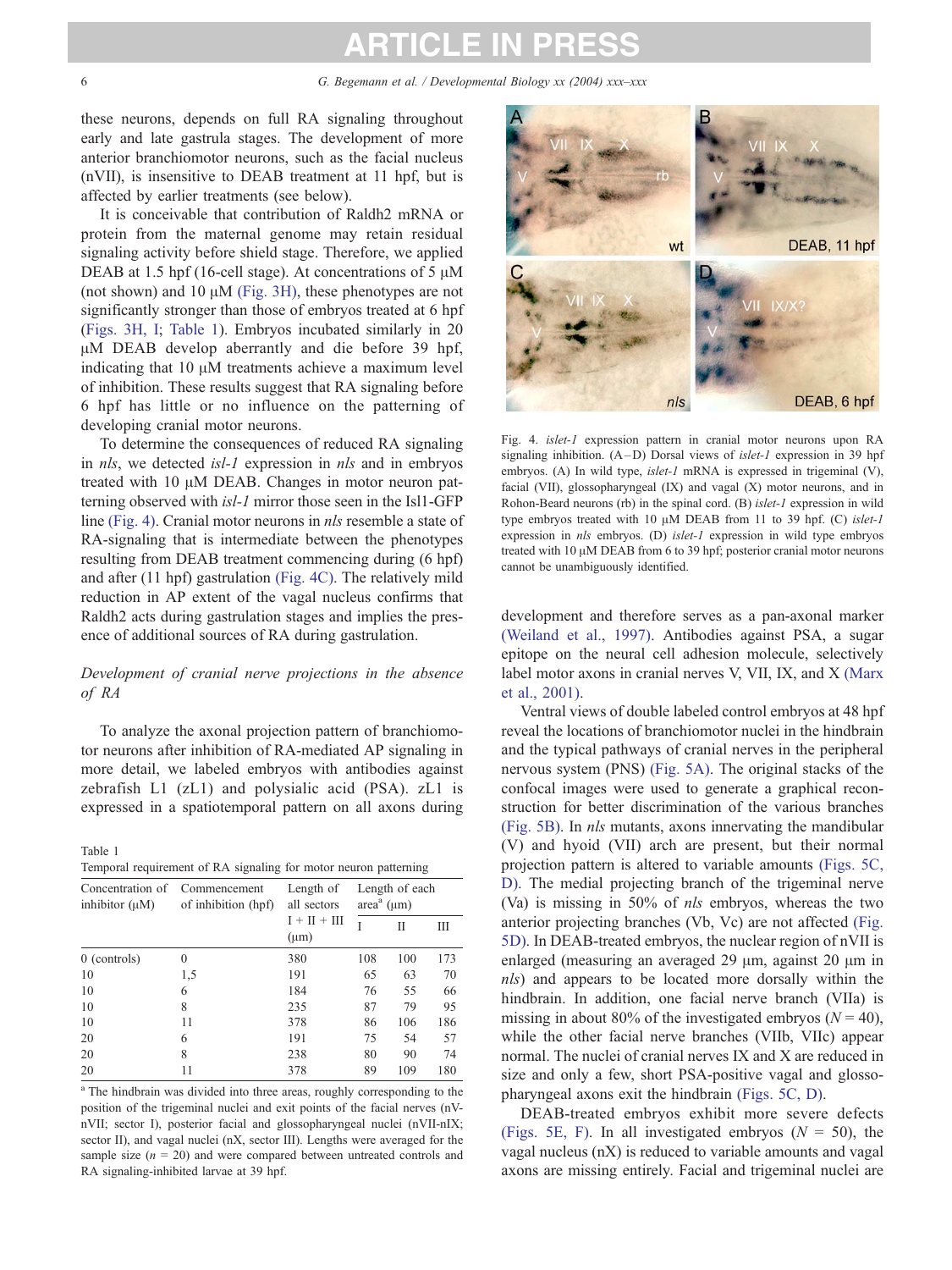G. Begemann et al. / Developmental Biology xx (2004) xxx–xxx 7

<span id="page-6-0"></span>

Fig. 5. Projection pattern of cranial nerves in neckless and DEAB-treated embryos. Projections of confocal images of 48 hpf embryo wholemounts stained with antibodies against zL1 (green) and PSA (red). (A) In control embryos, zL1 is expressed on all axons, whereas PSA selectively labels motor axons in cranial nerves V, VII, IX, and X. (B) Schematic drawing derived from the original stack shown in A, illustrating the nuclei and pathways of cranial nerves in color coding. In nls mutants (C, D), the nucleus of cranial nerve X (nX) is reduced in size and only a few, short PSA-positive vagal axons (X) leave the hindbrain. The facial nucleus (nVII) is enlarged and one facial nerve branch (VIIa) is missing. The other facial nerve branches (VIIb, VIIc) appear normal. The medial-projecting branch of the trigeminal nerve (Va) is missing in 50% of nls embryos (D), whereas the two anterior projecting branches (Vb, Vc) are not affected. In DEABtreated embryos (E, F), the vagal nucleus (nX) is reduced to variable amounts and vagal axons  $(X)$  are either missing  $(F)$  or rudimentary present (E). The facial nucleus (nVII) is either enlarged in size (E) or fused with other PSA-positive neurons to a single structure (asterisk in F). Ventral (A – D) and dorsal  $(E, F)$  views, anterior is to the top. Scale bars: 50  $\mu$ m.

fused and no longer distinguishable as single nuclei, and the glossopharyngeal nerve is always absent. Consistent with our observed effects on pre-rhombomeric gene expression, the stronger phenotypes in all posterior motor domains suggest that DEAB reduces RA signaling more severely than in nls. Interestingly, we noted that the staining of PSA appears to be more intense in nls and DEAB-treated

embryos as compared to controls. This might indicate a regulatory function of retinoic acid on the amount of PSA expression during development.

To analyze whether other axon projection patterns are also affected by inhibition of RA signaling, we labeled embryos with an antibody against TAG-1. In the zebrafish PNS, TAG-1 is expressed by cell bodies and axons of motor neurons in the spinal cord, dorsal root ganglion cell bodies and their axons, and the lateral line nerves [\(Ott et al., 2001\).](#page-10-0) In control embryos, motor nerves from the first three spinal cord segments first project distally onto the yolk and then turn rostral [\(Fig. 6A\).](#page-7-0) Although these motor nerves are present in nls mutants and their growth pattern is not affected, they are shorter [\(Fig. 6B\).](#page-7-0) Following DEAB-treatment, the motor nerve from the first segment is absent in about 10% of the embryos [\(Fig. 6C\).](#page-7-0) In addition, the growth pattern of the first three motor nerves on the yolk is altered. Branching of these nerves is reduced and instead of turning rostral the nerves project further distally. Growth patterns of motor axons caudal to the third spinal segment are not affected in nls mutants or after DEAB treatment (not shown). This suggests that RA signaling is not involved in motor neuron induction in the spinal cord, but is required for the establishment of growth patterns of the first three spinal motor nerves.

### Sensitivity of lateral line nerve projections to RA signaling

We also noted that inhibition of RA signaling interferes with the development of the lateral line nerves. At 48 hpf, the anterior and posterior lateral line nerves are well developed in control embryos [\(Figs. 7A, B\)](#page-7-0) and axons of the posterior nerve have reached the last myotome (not shown). In *nls* mutants, the anterior lateral line nerve is present and its growth pattern is indistinguishable from that seen in controls. However, the posterior lateral line nerve is always markedly reduced in diameter [\(Fig. 7C\)](#page-7-0) and fails to grow beyond the first myotome in about 30% of mutants [\(Fig. 7D\).](#page-7-0) In addition, the ganglion of the posterior lateral line nerve is always reduced in size [\(Figs. 7C, D\).](#page-7-0) In DEABtreated embryos, the anterior lateral line nerve is again not affected [\(Fig. 7E\).](#page-7-0) In contrast, the posterior lateral line nerve develops only rudimentary stumps in all embryos [\(Figs. 7E,](#page-7-0) F). The ganglion of the posterior lateral line nerve is particularly reduced in size and often fused with remnants of other sensory ganglia [\(Figs. 7E, F\).](#page-7-0) These findings further point toward a role of RA-mediated AP signaling in the development of the posterior lateral line system.

### Discussion

### Raldh2 and additional sources of RA contribute to neural AP patterning

We have studied the effects of inhibiting RA signaling on hindbrain segmentation and subsequent neuronal patterning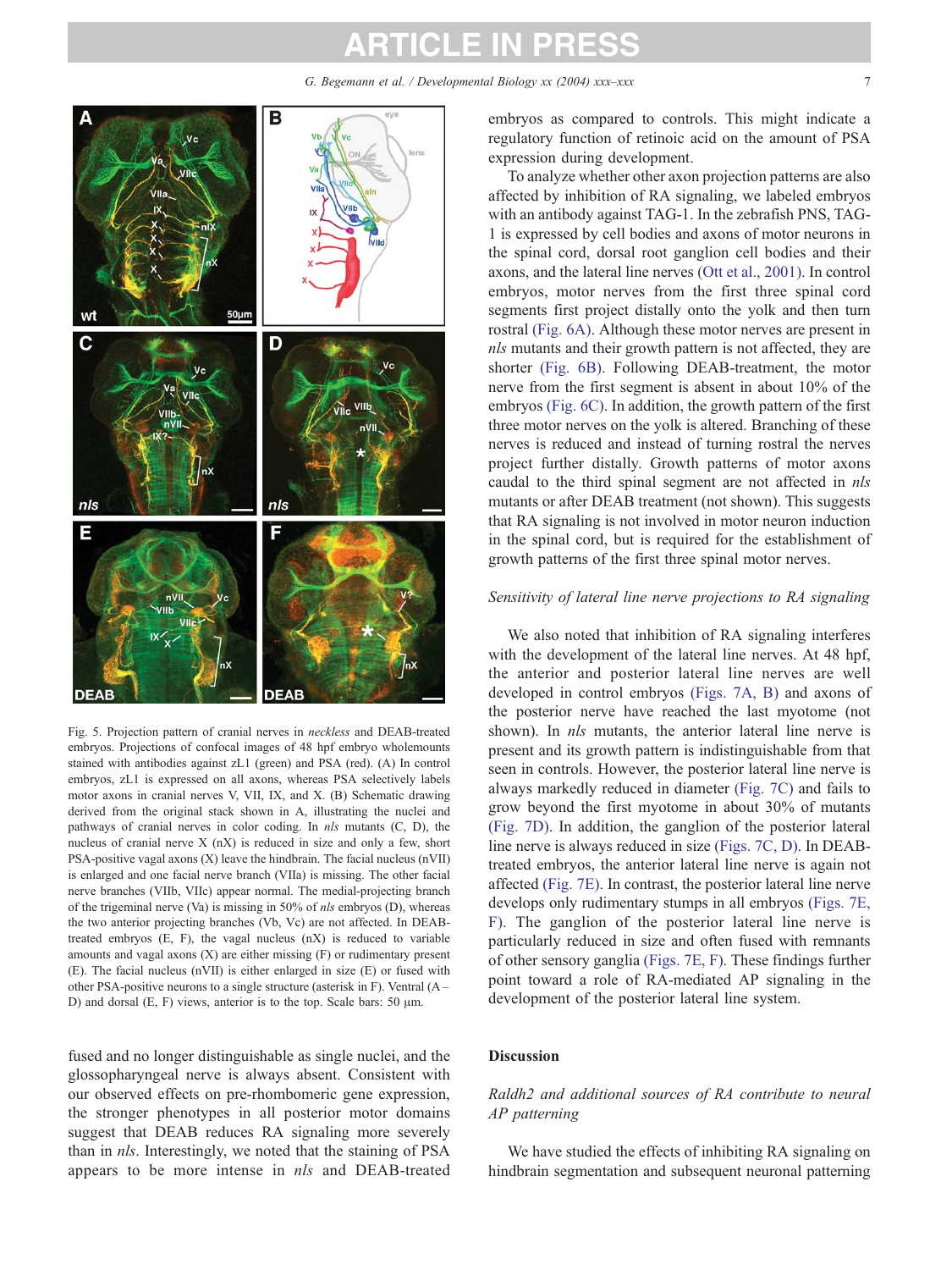# TICLE IN P

<span id="page-7-0"></span>8 G. Begemann et al. / Developmental Biology xx (2004) xxx-xxx



Fig. 6. Projection pattern of motor neurons in neckless and DEAB-treated embryos. Projections of confocal images of 48 hpf embryo wholemounts stained with an antiserum against zfTag-1, which is expressed by motor axons in the spinal cord. In control embryos, motor nerves from the first three spinal cord segments first project distally onto the yolk and then turn rostral  $(A, 1-3)$ . In nls these three motor nerves are present, but they appear to be shorter  $(B, 1-3)$ . After DEAB-treatment, the motor nerve from the first segment is missing in about 10% of the embryos (C, dotted line) and the growth pattern of the first three motor nerves on the yolk is less branched and directed distally. Dorsal views, anterior is to the top. Oto: otholith. Scale bars: 100 µm.

in the developing zebrafish neural tube. When compared to VAD in birds and rats [\(Gale et al., 1999; Maden et al., 1996;](#page-9-0) White et al., 2000), interference with RA receptor activities in frog and mouse (Dupé [et al., 1999; van der Wees et al.,](#page-9-0) 1998; Wendling et al., 2001), and the Raldh $2^{-/-}$  mouse [\(Niederreither et al., 2000\),](#page-10-0) the segmental organization and gene expression of the RA-deficient hindbrain in nls zebrafish resembles a state of reduced, but not completely inhibited, RA signaling activity.

BMS493 inhibits the activation of all three RA-receptor (RAR) subforms in amniotes (Dupé [and Lumsden, 2001;](#page-9-0) Wendling et al., 2000) and is thought to act by reinforcing co-repressor binding to RAR; moreover, antagonist binding enhances the silencing effect of unliganded retinoid receptor complexes (RAR/RXR) bound to retinoic acid response elements [\(Germain et al., 2002\).](#page-9-0) Application of BMS493

to zebrafish embryos leads to almost exact phenocopies of nls in the posterior hindbrain [\(Fig. 2C\)](#page-3-0) [\(Grandel et al.,](#page-9-0) 2002). Although this reinforces the notion that nls mutants are devoid of RA signaling from nls/raldh2, it is possible that BMS493 may not efficiently inhibit all RAR-mediated signaling in zebrafish. Thus, alternative agents, which inhibit RA signaling, may be required to investigate the full extent of RA function during neural patterning in zebrafish. Citral, a competitive inhibitor of the aldehyde dehydrogenase-mediated oxidation of retinol and retinal to RA [\(Chen et al., 1995; Connor and Smit, 1987; Kikonyogo](#page-9-0) et al., 1999) and disulfiram, which inhibits the activity of aldehyde dehydrogenase class 1 enzymes [\(Vallari and Pie](#page-10-0)truszko, 1982; Veverka et al., 1997), are likely to display a comparatively wide substrate specificity. Therefore, we applied DEAB to block RA synthesis. DEAB is a compet-



Fig. 7. The posterior lateral line nerve is affected in *neckless* and in DEAB-treated embryos. Projections of confocal images of 48 hpf embryo wholemounts (A, C, E: overviews; B, D, F: higher magnifications of the posterior lateral line system in different embryos) stained with an antiserum against zTAG-1, which is expressed by ganglia and axons of the lateral line nerves. In control embryos (A, B), the anterior (aln) and posterior (pln) lateral line nerves are well developed. In nls mutants  $(C, D)$ , the aln is present, however, the pln is always remarkably reduced in diameter  $(C)$  and often fails to grow beyond the first myotome  $(D, D)$ asterisk). In addition, the ganglion of the posterior lateral line nerve (plg) is always reduced in size (C, D). In DEAB-treated embryos (E, F), the aln is not affected (E) but the pln develops only rudimentary stumps (E, F). The plg is remarkably reduced in size and often fused with remnants of other sensory ganglia (E, F). Lateral views, anterior is to the left. Scale bars:  $100 \mu m$  (A, C, E) and  $50 \mu m$  (B, D, F).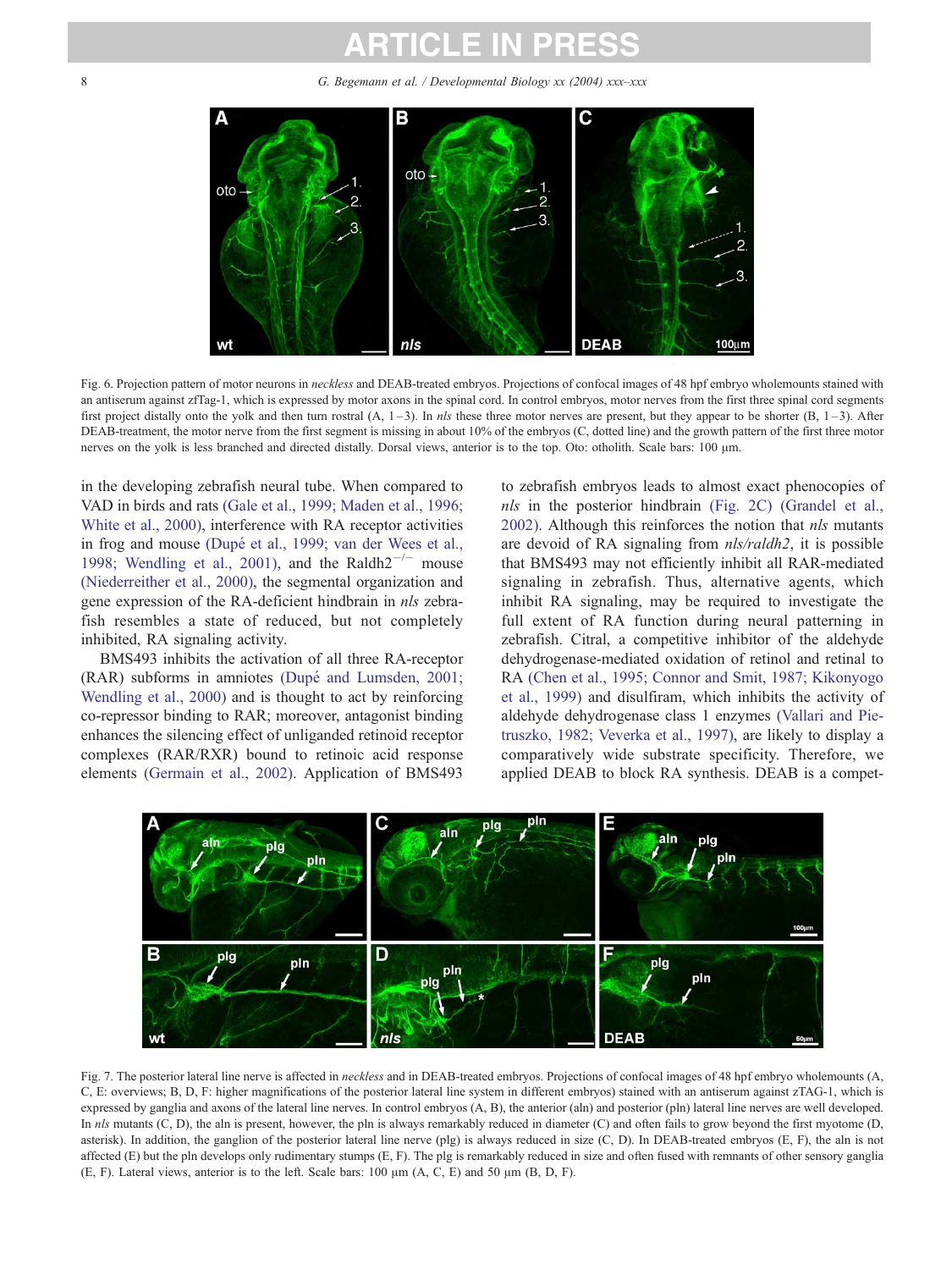itive, reversible inhibitor antagonist that acts as substrate of retinaldehyde dehydrogenases, but not on Aldh2 or Aldh3 [\(Russo et al., 1988, 2002\).](#page-10-0) Furthermore, inhibition of RA synthesis with DEAB in a zebrafish transgenic reporter line (RGYn2), in which yellow fluorescent protein is under the control of RA-response elements, leads to loss of reporter activation in tissues that exhibit mutant phenotypes in nls [\(Perz-Edwards et al., 2001\),](#page-10-0) suggesting that DEAB strongly inhibits Raldh2 activity in embryonic zebrafish.

Our analysis shows that DEAB treatment affects AP patterning of the neural tube in a similar fashion as seen in full VAD in amniotes. The neural tube is strongly anteriorized, and the expansion of the hindbrain posterior to r5 is prevented. Some of the other developmental defects in nls, including absence of forelimbs and reduction of branchial arches, are stronger or as strong as in full VAD or in the Raldh $2^{-/-}$  mouse. It is therefore likely that nls embryos retain levels of RA signaling, particularly in the posterior neural tube, which suffice for proper neural patterning. One formal possibility for this could be a maternal supply of RA itself in nls embryos. Alternatively, the presence of other retinaldehyde dehydrogenases may compensate for a complete loss of RA signaling. A survey of all zebrafish nucleotide entries in GenBank (540 000 sequences; October 2003) for the three members of the retinaldehyde dehydrogenase subfamily (Aldh1a1, -a2, -a3) currently identifies only Raldh2 (Aldh1a2). Our attempts to clone the remaining Raldhs by RT-PCR using degenerate primers so far were unsuccessful and genomic scaffolds of the zebrafish genome presently contain parts of the raldh2 locus only (Ensembl contig: ctg12959). Nevertheless, since the puffer fish genome appears to contain orthologs of all three Raldhs (encoded on scaffolds FM\_M001420, FM\_M000233, FM\_M004033), the identification of orthologs of the remaining enzymes in zebrafish can be expected soon.

Interestingly, in Raldh $2^{-/-}$  mutant mouse embryos, an RA-producing activity in the ventral hindbrain during the establishment of rhombomeric boundaries has been inferred from the activation of a RA reporter in conditionally rescued mutants [\(Mic et al., 2002; Niederreither et al.,](#page-10-0) 2002). None of the known Raldhs are expressed in this region, suggesting the existence of an as yet uncharacterized enzymatic activity that provides RA to the posterior hindbrain and anterior spinal cord. The presence of almost normal hindbrain segmentation in nls mutant zebrafish suggests that such an activity is present in zebrafish, where it acts in parallel to Raldh2 and partially complements its function. In contrast to the mouse, this implies that at least two independent RA-producing activities have to be involved in neural patterning along the anteroposterior axis. It will therefore be interesting to identify additional sources of RA and then to investigate whether in fish there is partial redundancy between two synthetic pathways and whether the synthetic proteins are expressed in non-overlapping domains.

Formation of cranial motor neurons in anteriorized neural tubes

A decrease in the level of RA signaling anteriorizes the neural plate, such that rhombomere boundaries are shifted posteriorly, concomitant with a loss of rhombomeric gene expression in the more posterior regions of the hindbrain. A detailed description of the development of cranial motor nuclei under reduced RA signaling has been missing so far. We have therefore analyzed the relative positions of cranial motor neuron cell bodies and used them as landmarks to determine the effects on AP patterning in DEABtreated embryos. Motor neuron cell bodies were visualized in a transgenic zebrafish line expressing GFP under the control of the islet-1 promoter. To study the projection patterns of specific axonal populations, we used several antibodies against axonal cell surface components. These antibodies either served as pan-axonal markers (zL1) or selectively label well-defined subpopulations of axons including motor axons (PSA) and the lateral line nerves (TAG-1).

By analyzing the effects of commencing inhibition of RA signaling at various time points, we find that inhibition of RA synthesis after 11 hpf leads to a substantial reduction in the number of vagal  $(X)$  neurons. Thus, after the end of gastrulation AP patterning of hindbrain motor neurons is largely independent of RA signaling and implies a further role for RA in promoting proliferation or differentiation of cranial motor neurons.

As expected from the early changes in AP patterning derived from gene expression studies [\(Begemann et al.,](#page-9-0) 2001; Grandel et al., 2002), a reduction of levels of RA synthesis during gastrulation shortens the posterior extent of the hindbrain, characterized by vagal nuclei and their axons, in a time- and concentration-dependent manner. Alterations in RA signaling during gastrula stages, when hindbrain rhombomeres are patterned, have much more profound effects on the position of posterior rhombomere boundaries than on anterior ones. Consequently, we find that disrupting RA signaling during this period largely affects the development of posterior cranial nerves (VII and X). AP patterning of motor neurons in the midbrain (III) and anterior hindbrain (V) is not altered. Because the nuclei of cranial nerve V originate in rhombomeres r2 and r3, we conclude that RA does not influence neuronal development anterior to r3.

Interestingly, when RA signaling is decreased, the anterior-most area of the hindbrain, which in our analysis includes the branchiomotor nuclei of the trigeminal (V) and facial (VII) nerves, is reduced in length [\(Fig. 3I\).](#page-4-0) This seems surprising, as segmental gene expression domains that precede this area at neurula stages are expanded posteriorly. Even though inhibition of RA before the tailbud stage posteriorizes the neural tube, resulting in enlarged rhombomeres that contain more cells of the same segmental fate, the corresponding areas at 39 hpf are shorter than in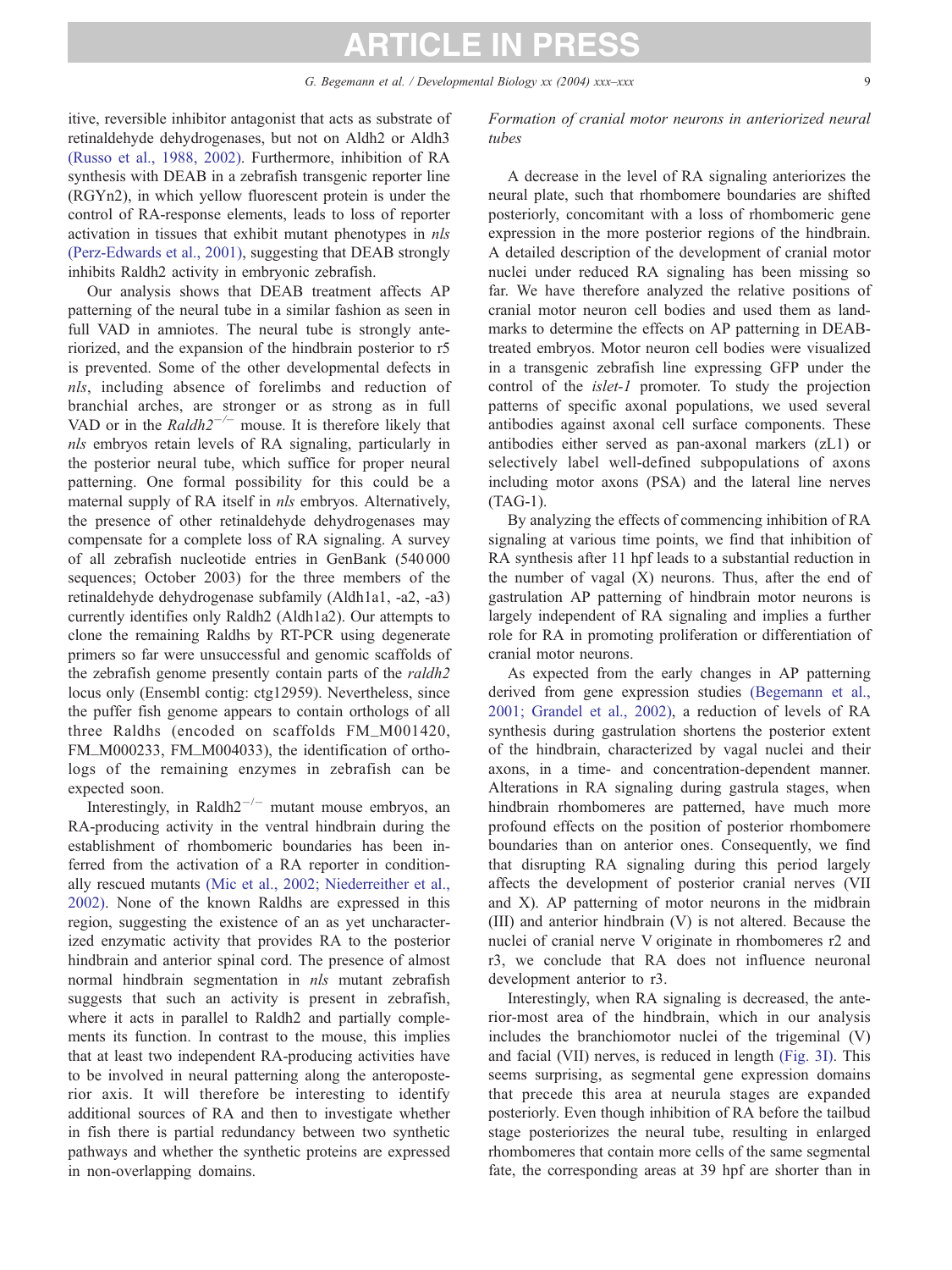<span id="page-9-0"></span>10 G. Begemann et al. / Developmental Biology xx (2004) xxx-xxx

wild type embryos. Moreover, we find that brains of *nls* and DEAB-treated embryos, compared to wild type, are consistently enlarged along the medio-lateral axis [\(Figs. 3, 4\).](#page-4-0) Together, this indicates that RA signaling appears to be involved in the regulation of cell movements that underlie morphogenesis of the larval brain. In support of this, BMS493 or DEAB treatments after the tailbud stage (Grandel et al., 2002, and not shown) do not posteriorize the neural tube, yet territories of anterior rhombomeres are still shortened when antagonist is applied between 11 and 39 hpf [\(Figs. 3B, E, I\)](#page-4-0).

## Why do posterior cranial motor neurons develop at all in RA-deficient brains?

Probably most surprisingly, our data suggest that branchiomotor neurons in the posterior hindbrain (VII, X) develop to some extent, despite the absence of rhombomeric patterning posterior to r5. Although in zebrafish the facial (VII) neurons are in r6 and r7, the developmental expression of neuronal markers suggests that facial neurons originate in an area encompassing r4 to r6 early in development and finally come to be positioned in r6 and r7 (summarized in Chandrasekhar et al., 1997). Similarly, a caudally directed migration of nVII neurons is thought to establish the adult pattern of branchiomotor nuclei in sharks and in many other vertebrates (Chandrasekhar et al., 1997; Gilland and Baker, 1993, and references therein). The presence of facial nuclei even in the most rigorously RA signaling inhibited hindbrains could therefore be a result of their caudal migration into an area mispatterned through anteriorization. Our results imply that such a caudal migration is independent of RA signaling. This explanation may similarly account for the presence of nVII cranial ganglia in Raldh $2^{-/-}$  mice. In the mouse, nVII nuclei are in r4 and r5, with a few in r6 (Carpenter et al., 1993). Their presence in Raldh $2^{-/-}$ knockouts, where segmentation is aberrant in r4 and is undetectable in an area spanning r5 to r8 [\(Niederreither et](#page-10-0) al., 2000), was therefore unexpected. Neuronal migration of nVII neurons caudally from r4 into r5 and r6 in the mouse has been suggested (Fritzsch, 1996; Goddard et al., 1996; Studer et al., 1996), however, early migration of nVII neurons in either fish or amniotes awaits direct demonstration.

Vagal (X) neurons are most severely affected in RA signaling deficient embryos. The branchiomotor nuclei of the vagal nerves are in the caudal hindbrain, posterior to r7, an area that is differently organized than the remaining hindbrain and superficially unsegmented. Even at the highest antagonist concentrations, applied from the 16-cell stage onwards, a few vagal nerves always appear to develop [\(Figs.](#page-4-0) 3H, 4F). Their origin is unknown and they may remain either due to inefficient RA signaling inhibition, or pathways other than RA signaling may be involved in patterning the hindbrain – spinal cord junction.

#### Acknowledgments

We thank Rita Hellmann, Torsten Ruest and Birte Kalveram for technical assistance, and Bristol Myers Sqibb for the kind gift of BMS493. This work was funded by grants from the Deutsche Forschungsgemeinschaft to G.B. (BE 1902/3-1) and to M.B. (BA 1034/13-1).

#### References

- Begemann, G., Schilling, T.F., Rauch, G.J., Geisler, R., Ingham, P.W., 2001. The zebrafish neckless mutation reveals a requirement for raldh2 in mesodermal signals that pattern the hindbrain. Development 128, 3081 – 3094.
- Berggren, K., McCaffery, P., Dräger, U., Forehand, C.J., 1999. Differential distribution of retinoic acid synthesis in the chicken embryo as determined by immunolocalization of the retinoic acid synthetic enzyme, RALDH-2. Dev. Biol. 210, 288 – 304.
- Carpenter, E.M., Goddard, J.M., Chisaka, O., Manley, N.R., Capecchi, M.R., 1993. Loss of Hox-A1 (Hox-1.6) function results in the reorganization of the murine hindbrain. Development 118, 1063 – 1075.
- Chandrasekhar, A., Moens, C.B., Warren Jr., J.T., Kimmel, C.B., Kuwada, J.Y., 1997. Development of branchiomotor neurons in zebrafish. Development 124, 2633 – 2644.
- Chen, H., Namkung, M.J., Juchau, M.R., 1995. Biotransformation of alltrans-retinol and all-trans-retinal to all-trans-retinoic acid in rat conceptal homogenates. Biochem. Pharmacol. 50, 1257 – 1264.
- Connor, M.J., Smit, M.H., 1987. Terminal-group oxidation of retinol by mouse epidermis. Inhibition in vitro and in vivo. Biochem. J. 244, 489 – 492.
- Dickman, E.D., Thaller, C., Smith, S.M., 1997. Temporally-regulated retinoic acid depletion produces specific neural crest, ocular and nervous system defects. Development 124, 3111 – 3121.
- Dupé, V., Lumsden, A., 2001. Hindbrain patterning involves graded responses to retinoic acid signalling. Development 128, 2199 – 2208.
- Dupe´, V., Ghyselinck, N.B., Wendling, O., Chambon, P., Mark, M., 1999. Key roles of retinoic acid receptors alpha and beta in the patterning of the caudal hindbrain, pharyngeal arches and otocyst in the mouse. Development 126, 5051 – 5059.
- Durston, A.J., Timmermans, J.P., Hage, W.J., Hendriks, H.F., de Vries, N.J., Heideveld, M., Nieuwkoop, P.D., 1989. Retinoic acid causes an anteroposterior transformation in the developing central nervous system. Nature 340, 140-144.
- Eichele, G., 1997. Retinoids: from hindbrain patterning to Parkinson disease. Trends Genet. 13, 343 – 345.
- Fritzsch, B., 1996. Development of the labyrinthine efferent system. Ann. N. Y. Acad. Sci. 781, 21-33.
- Gale, E., Zile, M., Maden, M., 1999. Hindbrain respecification in the retinoid-deficient quail. Mech. Dev. 89, 43 – 54.
- Gavalas, A., Krumlauf, R., 2000. Retinoid signalling and hindbrain patterning. Curr. Opin. Genet. Dev. 10, 380 – 386.
- Germain, P., Iyer, J., Zechel, C., Gronemeyer, H., 2002. Co-regulator recruitment and the mechanism of retinoic acid receptor synergy. Nature 415, 187 – 192.
- Gilland, E., Baker, R., 1993. Conservation of neuroepithelial and mesodermal segments in the embryonic vertebrate head. Acta Anat. (Basel) 148,  $110 - 123$
- Goddard, J.M., Rossel, M., Manley, N.R., Capecchi, M.R., 1996. Mice with targeted disruption of Hoxb-1 fail to form the motor nucleus of the VIIth nerve. Development 122, 3217 – 3228.
- Grandel, H., Lun, K., Rauch, G.J., Rhinn, M., Piotrowski, T., Houart, C., Sordino, P., Kuchler, A.M., Schulte-Merker, S., Geisler, R., Holder, N., Wilson, S.W., Brand, M., 2002. Retinoic acid signalling in the zebrafish embryo is necessary during pre-segmentation stages to pattern the an-